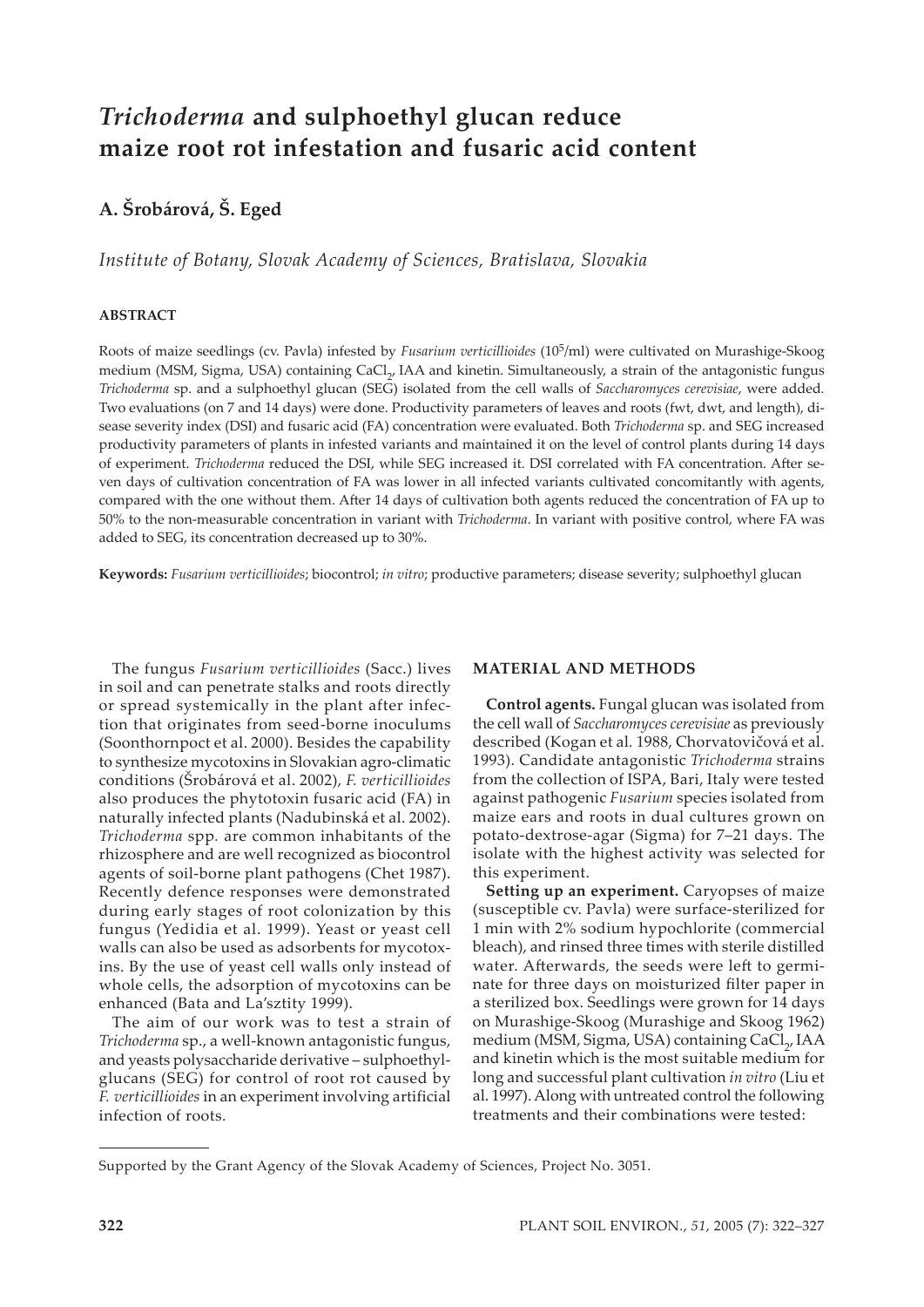- 1. growth medium, control
- 2. *F. verticillioides* 105/ml spore concentration
- 3. *F. verticillioides* 105/ml spore concentration with *Trichoderma* sp.106/ml
- 4. *F. verticillioides* 105/ml spore concentration with 0.025% SEG
- 5. *Trichoderma* sp. 106/ml
- 6. 0.025% SEG

After 7 days of cultivation as a toxin positive control 7) variant with 0.025% SEG and fusaric acid (FA) in a concentration 8.40 µg/ml was added according to the average level evaluated *in situ* samples (Nadubinská et al. 2002).

In each variant 15 three-days-old seedlings were inserted, in two repetitions. All variants had volume of 200 ml and after 7 days of cultivation a fresh solution of MSM was added to maintain constant volume. We used the strain of *F. verticillioides* which produced FA *in vitro*. Plants were cultivated hydroponically in a special room under controlled conditions at temperature of 21/15°C day/night and 16/8 h photoperiod provided by white fluorescent lights, irradiance 180  $\mu$ mol/m<sup>2</sup>/s, day/night relative humidity 80/60%.

**Evaluation of experimental results.** After 7 and 14 days, the roots were separated from the leaves and evaluated for the degree of infestation, the content of FA, and productivity parameters: fresh weight (fwt), dry weight (dwt), and length. The longest roots and leaves were measured in each plant. To determine the dry weight, leaves and roots were dried separately at 105°C to constant weight. The data were subjected to standard statistical analysis, using SAS program 6.08 (1990). The means where applicable were tested for significant differences, using the *LSD* (*P* < 0.05).

**Disease severity.** The disease severity index (DSI) was rated on the  $14<sup>th</sup>$  day using a scale according to Kroon and Elgersma (1993) in plants of each treatment, using a  $0 - 5$  disease index, where 0 indicated a healthy plant; 1 implied penalty of leaves; 2 – wilting of leaves; 3 – yellowing and necrosis of some leaves, wilting of all leaves; 4 – yellowing and necrosis of most of leaves, some leaves fallen; 5 – plant death. Plants only with dark brown spots on roots were checked. Scores were computed to determine DS index where  $DSI = \epsilon$  (seedlings/class × class score)/total seedlings. Data were subjected to the analysis of variance.

**Fusaric acid analysis.** Samples (dried roots and leaves) were ground and extracted with methylene chloride and analyzed by a modified thin layer chromatography method, as described by Bacon et al. (1996). After evaporating methylene chloride to dryness, the residue was shortly redissolved in 3 ml ethanol (UV-grade) and applied on Silufol plates (Silufol UV 254) together with FA standard. The

plates were developed in n-butanol: acetic acid: ethyl acetate: water (3:2:2:2, v/v). Subsequently, plates were dried at 80°C and the putative FA was detected under UV lamp (CAMAG) at the wavelength 254 nm and localized comparing with a reference Rf value of the synthetic FA run on the plates. All detected places with FA were cut out to small pieces and eluted at occasional whip pining with 3 ml of 80% ethanol for UV range. After elution for one hour the content of FA in each sample was quantified spectrophotometrically on a Specord M 40 spectrophotometer (Carl Zeiss, Jena, Germany) at  $\lambda$  = 270 nm, basing on a calibration curve of FA standard.

#### **RESULTS AND DISCUSSION**

The highest DSI in plants on the  $14<sup>th</sup>$  day was observed in the variants involving inoculation of *F. verticillioides* and that one with simultaneously added SEG. The treatment with *Trichoderma* kept the DS as low as in control. Natural occurrence of *Fusarium* in caryopsis is conceivable, and may account for the DSI observed in non-inoculated variants. Variant 7 with FA added fwt decreased and the degree of DSI probably revealed FA phytotoxicity. On the 7th day, of experiment *Trichoderma* and SEG reduced the content of FA in the variant with roots of inoculated plants (3, 4) compared to the one without them (2). Statistical significant differences were only between infected (2) and infected with SEG added (4). From the 1st to the 2<sup>nd</sup> evaluation, the content of FA in the roots decreased of about 30%, because of a partial breakdown of FA by the plant, fungus or hampered by SEG. The used polysaccharide (glucan) exhibited numerous and easily accessible adsorption centres for FA including different adsorption mechanisms, e.g. hydrogen bonding, ionic, or hydrophobic interaction (Karlovsky 1999) in an experimental variants with SEG.

After 14 days, FA was completely broken down in the roots of the variant involving co-inoculation of *Trichoderma.* At the time of the 1<sup>st</sup> evaluation, FA was found only in the leaves of *Fusarium* variant (2), while at the 2<sup>nd</sup> evaluation it was found only in the leaves of plants treated with it (variant 7). FA has been reported to play an important role in disease, but no correlation between pathogenicity and the amount of FA produced was found (Davis 1969). The relationship between FA concentration and DSI values observed in the present study proved it. FA concentration in roots decreased upon addition of either one of the potential control agents.

The productivity parameters of maize leaves and roots are given in Figures 1–4. After 7 days of cultivation, the productivity parameters of leaves and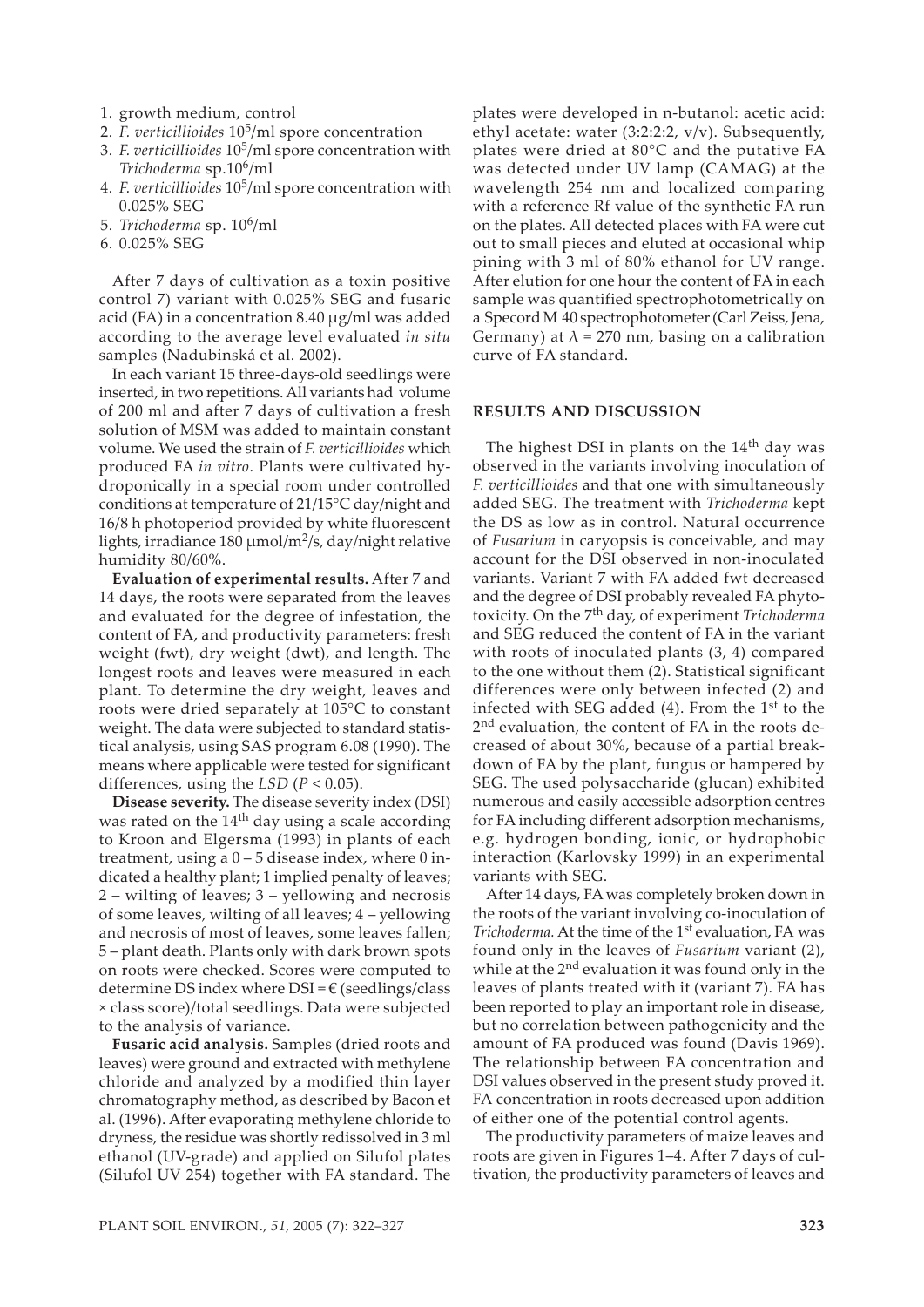roots (fwt and length) were statistically important only in control when compared to the infested and simultaneously added *Trichoderma* or SEG. Dry weight of roots and leaves is significantly different only in infested variant and those without infestation (variant 6). After 14 days (Table 1) all the productivity parameters, are in the same ratio as in first evaluation with the exception of control and fwt which increased rapidly only in control. All parameters are without statistic importance with exception of those (dwt) in infested variant (2) and SEG (6). Recently, using an *in vitro* test, the nature and efficacy of mycotoxin adsorption on a natural organic adsorbent made of isolated *Saccharomyces cerevisiae* cell wall fraction a ligand-toxin interaction model was developed and proposed (Dawson et al. 2001). Therefore, as it was possible to bind



Figure 1. Productivity parameters of maize leaves (susceptible cv. Pavla) with root infected by *F. verticillioides*  and treated with *Trichoderma* and polysaccharide SEG First evaluation (7 days): fwt and dwt in g, length in cm, FA – fusaric acid in  $\mu$ g/g



Figure 3. Productivity parameters of maize roots (susceptible cv. Pavla) with root infected by *F. verticillioides*  and treated with *Trichoderma* and polysaccharide SEG First evaluation after 7 days: fwt and dwt in g, length in cm, FA – fusaric acid in  $\mu$ g/g

zearalenone using cell walls of yeasts (Karlovsky 1999), there is a possibility of SEG to bind fusaric acid, too. It may be the cause why FA content is lower in variants with SEG (4). DSI in that variant was the highest among all variants and in both evaluations. It means that beside the mechanism mentioned above by which FA may be decreased, another mechanism exists by which SEG stimulated the growth of fungi. Probably hydrolytic enzymes of *F. verticillioides* digest SEG and then some free molecules of glucans act as a signal molecules to stimulate further growth not only of the plant (Tamás et al. 2002), but of the pathogen, too. It was demonstrated by Kogan et al. (2004), that chitin and β-glucans are the major components of fungal wall and it means such free glucans from SEG may be incorporated into fungal cell wall of



Figure 2. Productivity parameters of maize leaves (susceptible cv. Pavla) with root infected by *F. verticillioides*  and treated with *Trichoderma* and polysaccharide SEG Second evaluation (14 days): fwt and dwt in g, length in cm, FA – fusaric acid in µg/g



Figure 4. Productivity parameters of maize roots (susceptible cv. Pavla) with root infected by *F. verticillioides*  and treated with *Trichoderma* and polysaccharide SEG Second evaluation after 14 days: fwt and dwt in g, length in cm, FA – fusaric acid in  $\mu$ g/g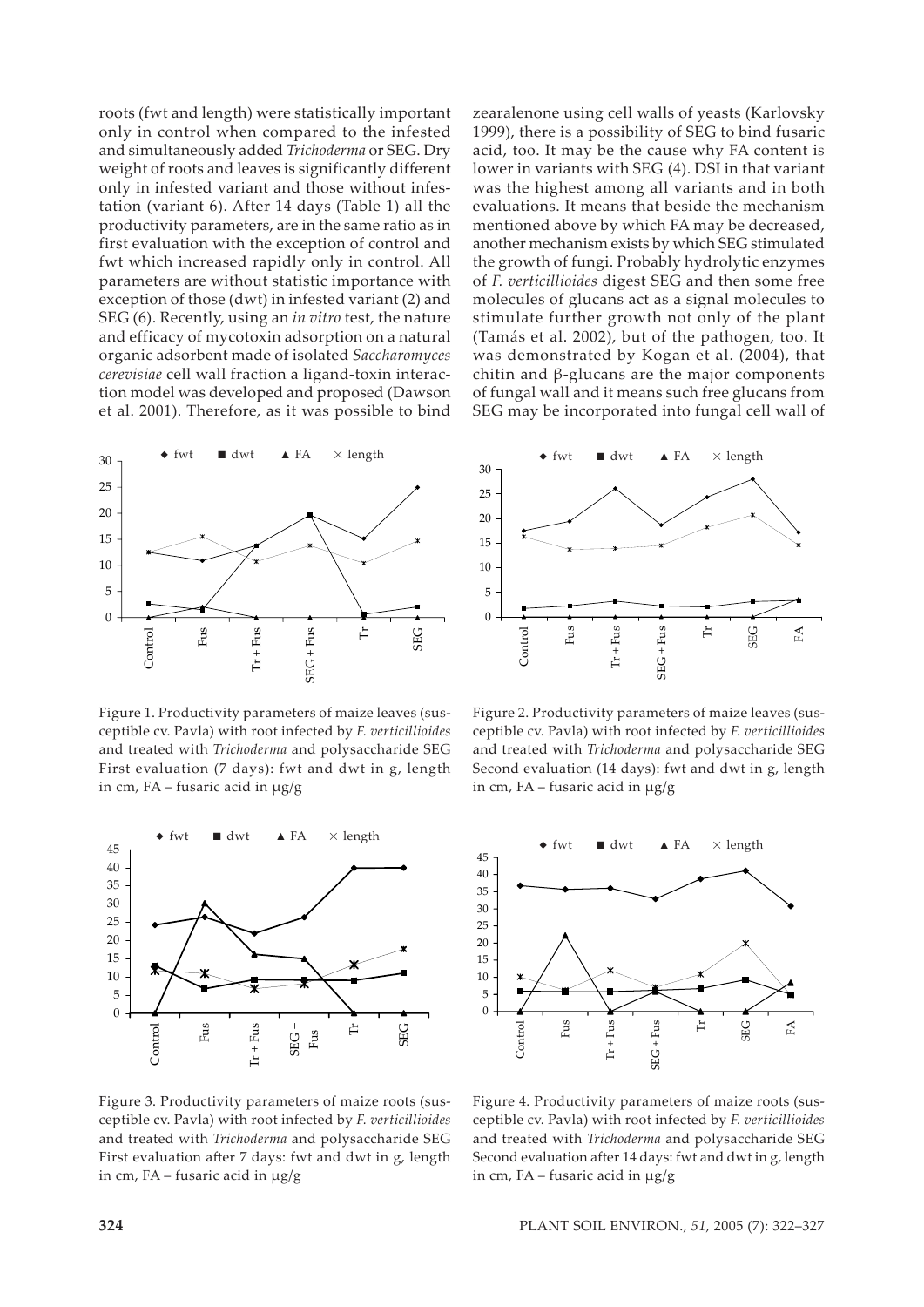|            |                                  | Control | Fusarium | Trch + Fus | $SEG + Fus$ | Trch    | SEG     | $FA + SEG$   |
|------------|----------------------------------|---------|----------|------------|-------------|---------|---------|--------------|
| Roots      | fwt                              | $24.2*$ | $20.4*$  | 27.9       | 26.3        | $36.9*$ | 38.9*   |              |
|            |                                  | $36.8*$ | $25.6*$  | 36.0       | 27.9        | 38.7*   | $41.1*$ | $30.8\,$     |
|            | dwt                              | $13.0*$ | $6.7*$   | 9.2        | 9.0         | 9.0     | $11.0*$ |              |
|            |                                  | $8.9*$  | $5.8*$   | 6.8        | 6.2         | 6.7     | $9.3*$  | 5.0          |
|            | ${\rm FA}^{++}$                  | $0.0\,$ | $30.2*$  | 16.2       | $15.0*$     | trace   | $0.0\,$ |              |
|            |                                  | $0.0\,$ | 22.2     | n.d.       | 5.8         | $0.0\,$ | $0.0\,$ | $8.4^{++}$   |
|            | length                           | $11.7*$ | $10.9*$  | 8.7        | $6.1*$      | 13.3    | $17.6*$ |              |
|            |                                  | 14.4    | $8.2*$   | 12.0       | $7.0*$      | 11.0    | 19.9*   | 14.8         |
| Leaves     | $\operatorname{fwt}$             | $12.5*$ | $10.9*$  | 13.8*      | 19.7        | 15.1    | $24.9*$ |              |
|            |                                  | $17.5*$ | $19.4*$  | 26.1       | $18.6*$     | 24.3    | $28.0*$ | 17.1         |
|            | $\mathrm{d}\mathrm{w}\mathrm{t}$ | $2.6*$  | $1.5*$   | 1.7        | 1.5         | $0.6*$  | $2.0*$  |              |
|            |                                  | 2.9     | $1.2*$   | $3.2*$     | 2.2         | 2.0     | $3.1*$  | 3.4          |
|            | ${\rm FA}$                       | $0.0\,$ | $2.0\,$  | $0.0\,$    | $0.0\,$     | $0.0\,$ | $0.0\,$ |              |
|            |                                  | $0.0\,$ | $0.0\,$  | $0.0\,$    | $0.0\,$     | $0.0\,$ | $0.0\,$ | 3.6          |
|            | length                           | 12.5    | $10.5*$  | $10.7*$    | 13.8        | $10.4*$ | $14.7*$ |              |
|            |                                  | 16.3    | $12.7*$  | 13.9       | 14.5        | $18.2*$ | $20.7*$ | $14.6*$      |
| <b>DSI</b> |                                  | $0.3*$  | $3.3*$   | 1.1        | $4.2*$      | $1.6*$  | 0.1     | $\mathbf{1}$ |

Table 1. Productivity parameters of maize plants (susceptible cv. Pavla) with root infected by *F. verticillioides* (Fus) and treated with *Trichoderma* (Trch) and sulphoethylglucans (SEG); two evaluations (7/14 days) are presented: fwt and dwt in g, length in cm, FA – fusaric acid in  $\mu$ g/g; disease severity index (DSI) on 14 day; FA<sup>++</sup> in 8.4<sup>++</sup>  $\mu$ g/ml concentration in maize roots added into control agents (SEG) on 7 day

\*mean values significantly different according to *LSD* (*P* < 0.05), compared among control, disease or agents

pathogen. Another possible explanation is the effect of hormones used in our experiment which due to stimulation of callus formation (Liu et al. 1992) may also stimulate growth of both organisms (plant and pathogen), and maize plants with SEG are not under FA phytotoxicity, because of its detoxification. More sophisticated and direct experiments should be done to answer the question if the fusariotoxins are bind by SEG, or the pathogen growth is more intensive or it produces more enzymes by which relationship plant-pathogen-SEG is affected.

The productivity parameters in control plants reached those treated by both of control agents, where the higher values (fwt, dwt, and length) were still observed in *Trichoderma* and SEG variants. Several mechanisms, by which *Trichoderma*  influences plant development, have been suggested, such as the production of growth hormones (Windham et al. 1989), solubilization of insoluble minor nutrients in soil and increased uptake and translocation of less-available minerals (Harman 2000). The reduction in fwt and dwt is a result

caused by reduced water uptake or more probably due to the electrolyte leakage, a reaction in stress condition commonly known as chilling (Takáč 2004) or heavy metals (Pavlovkin and Mistrik 1999), but especially in toxins treated plants (Vurro and Ellis 1997). There, after a long cultivation *in vitro,* besides FA other fusariotoxins with known high phytotoxicity (Abbas et al. 1991) may be produced in infested plants such as e.g. moniliformin and fumonisins (FB). From this point of view, Vurro and Ellis (1997) reported, that some toxins could directly suppress specific defence responses in plant and especially  $-FB<sub>1</sub>$  strongly inhibited growth and respiration.

#### **Acknowledgements**

The authors are greatly indebted to Dr. C. Altomare giving us strains of *Trichoderma* from Institutes of Sciences of Food Productions CNR, Bari-Italy and Dr. G. Kogan giving us sulphoethylglucans, Institute of Chemistry SAS, Bratislava, Slovakia.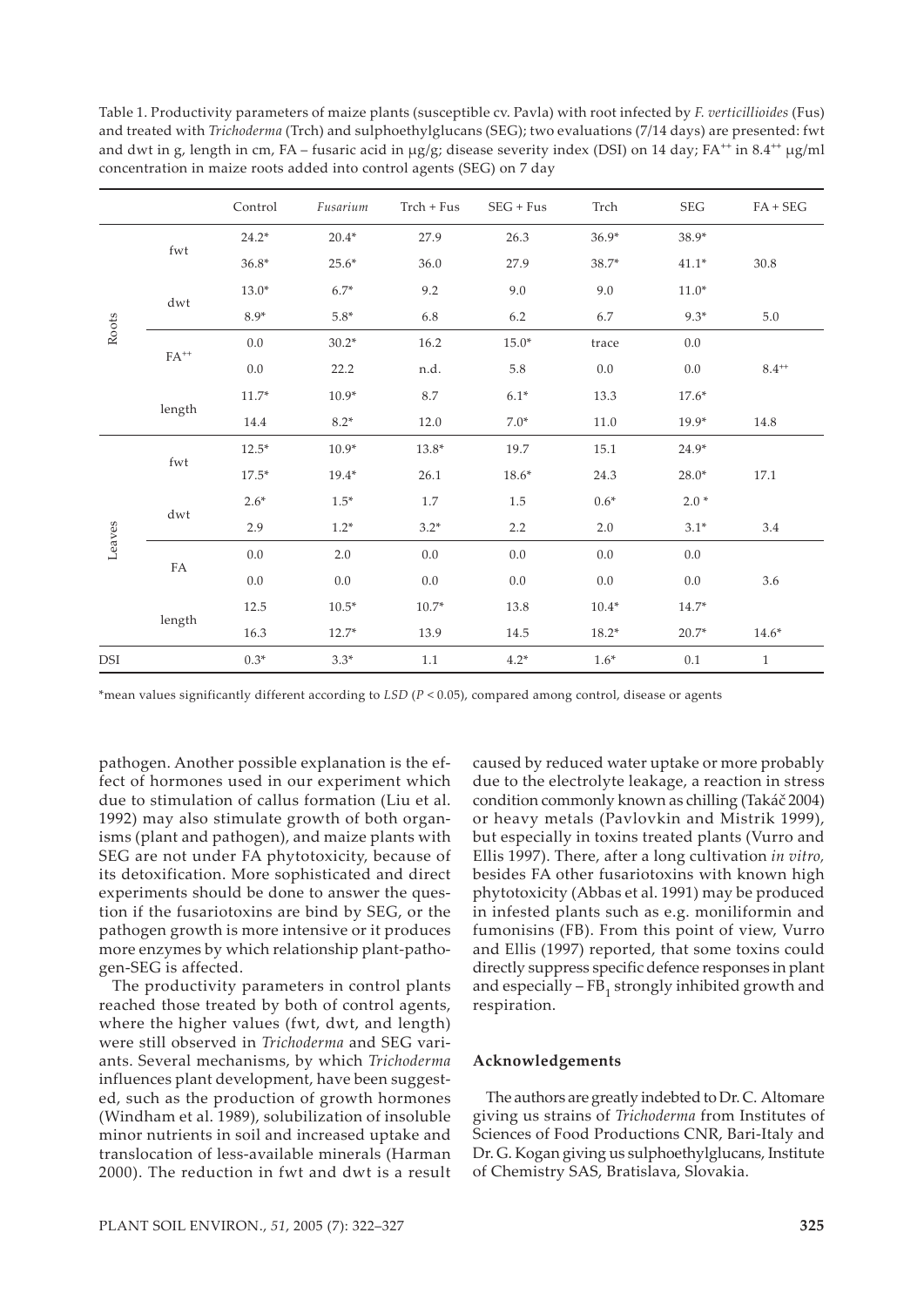## **REFERENCES**

- Abbas H.K., Boyette C.D., Hoagland R.E., Vesonder R.E. (1991): Bioherbicidal potential of *F. moniliforme* and its phytotoxin, fumonisin. Weed Science, *39*: 673–677.
- Bacon C.W., Porter J.K., Norred W.P., Leslie J.F. (1996): Production of fusaric acid by *Fusarium* species. Applied and Environment Microbiology, *62*: 4039–4043.
- Bata A., La'sztity R. (1999): Detoxification of mycotoxin-contaminated food and feed by microorganisms. Trends in Food Science Technology, *10:* 223–228.
- Chet I. (1987): *Trichoderma* application, mode of action, and potential as a biocontrol agent of soilborne plant pathogenic fungi. In: Innovative approaches to plant disease control. New York, J. Willey and Sons, N.Y., Toronto, Singapore: 137–160.
- Chorvatovičová D., Kováčiková Z., Šandula J., Navarová J. (1993): Protective effect of sulphoethylglucans against hexavalent chromium. Mutation Research, *302*: 207–211.
- Davis D. (1969): Fusaric acid in selective pathogenicity. Phytopathology, *59*: 1391–1395.
- Dawson K.A., Evans J., Kudupoje M. (2001): Understanding the adsorption characteristics of yeast cell wall preparations associated with mycotoxin binding. In: Lyons T.P., Jacques K.A. (eds.): Science and technology in the feed industry*.* UK Nottingham University Press: 169–181.
- Harman G.E. (2000): The dogmas and myths of biocontrol. Changes in perceptions based on research with *Trichoderma harzianum* T-22. Plant Disease, *84*: 377–393.
- Karlovsky P. (1999): Biological detoxification of fungal toxins and its use in plant breeding, feed and food production. Natural Toxins, *7*: 1–23.
- Kogan G., Alfoldi J., Masler L. (1988): 13C-NMR spectroscopic investigation of two yeast cell wall β-D-glucans. Biopolymers, *27*: 1055–1063.
- Kogan G., Šrobárová A., Tamas L. (2004): Effect of externally applied fungal polysaccharides on fusariosis of tomato plants. Chemical Papers, *58*: 139–144.
- Kroon B.A.M., Elgersma D.M. (1993): Interaction between Race 2 of *F. oxysporum* f. sp. *lycopersici* and near isogenic resistant and susceptible lines of intact plants or callus of tomato. Journal of Phytopathology, *137*: 1–7.
- Liu Z.H., Wang W.Ch., Yan W.J. (1997): Effect of hormone treatment on callus formation and endogenous indole-acetic acid and polyamine contents of soybean hypocotyls cultivated *in vitro*. Botanical Bulletin of Academy Sinica, *38*: 171–176.
- Murashige T., Skoog F. (1962): A revised medium for rapid growth and bioassay with tobacco tissue cultures. Physiologia Plantarum, *15*: 473–479.
- Nadubinská M., Parich A., Krska R., Kandler W., Šrobárová A., Eged Š. (2002): Contents of zearalenone, deoxynivalenol, moniliformin and fusaric acid in maize ears from Slovakia naturally contaminated with *Fusarium* spp. Journal of Applied Genetics, *43A*: 133–140.
- Pavlovkin J., Mistrík I. (1999): Phytotoxic effect of aluminium on maize root membranes. Biologia, *54*: 473–479.
- Soonthornpoct P., Trevathan L.E.G., Tomaso-Peterson M. (2000): Fungal occurrence, disease incidence and severity, and yield of maize symptomatic for seedling disease in Mississippi. Mycopathologia, *150*: 39–46.
- Šrobárová A., Moretti A., Ferracanne R., Rittieni A., Logrieco A. (2002): Toxigenic *Fusarium* species of *Liseola* section in pre-harvest maize ear rot, and associated mycotoxins in Slovakia. European Journal of Plant Pathology, *108*: 299–306.
- Takáč T. (2004): The relationship of antioxidant enzymes and some physiological parameters in maize during chilling. Plant, Soil and Environment, *50*: 27–32.
- Tamás L.,Huttová J., Mistrik I., Kogan G. (2002): Effect of carboxymethyl chitin-glucan on the activity of some hydrolytic enzymes in maize plants. Chemical Papers, *56*: 326–329.
- Vurro M., Ellis B.E. (1997): Effect of fungal toxins on induction of phenylalanine ammonia – lyase activity in elicited cultures of hybrid poplar. Plant Science, *126*: 29–38.
- Windham G.L., Windham M.T., Williams W.P. (1989): Effect of *Trichoderma* spp. on maize growth and *Meloidogyne arenaria* reproduction. Plant Disease, *73*: 493–495.
- Yedidia N., Benhamou I., Chet L. (1999): Induction of defense responses in cucumber plants (*Cucumis sativus* L.) by the biocontrol agent *Trichoderma harzianum*. Applied and Environmental Microbiology, *65*: 1061–1070.

Received on December 29, 2004

## **ABSTRAKT**

#### *Trichoderma* **a sulfoetylglukan snižují u kukuřice napadení kořenovou hnilobou a obsah kyseliny fusariové**

Klíčící kořeny kukuřice (citlivý cv. Pavla) byli infikovány houbou *Fusarium verticillioides* (105/ml) a kultivovány na médiu Murashige-Skoog (MSM, Sigma, USA) obsahujícím CaCl<sub>2</sub>, IAA a kinetin. Do roztoku byl zároveň přidán antagonistický kmen houby *Trichoderma*, resp. sulfoetylglukan (SEG) izolovaný z buněčných stěn *Saccharomyces cerevisiae*. Rostliny byly vyhodnoceny dvakrát, po 7 a 14 dnech experimentu. Byly sledovány produkční parametry (PP), stupeň napadení (DSI) a obsah kyseliny fusariové (FA). Použití houby *Trichoderma* i SEG částečně zvýšilo produkční